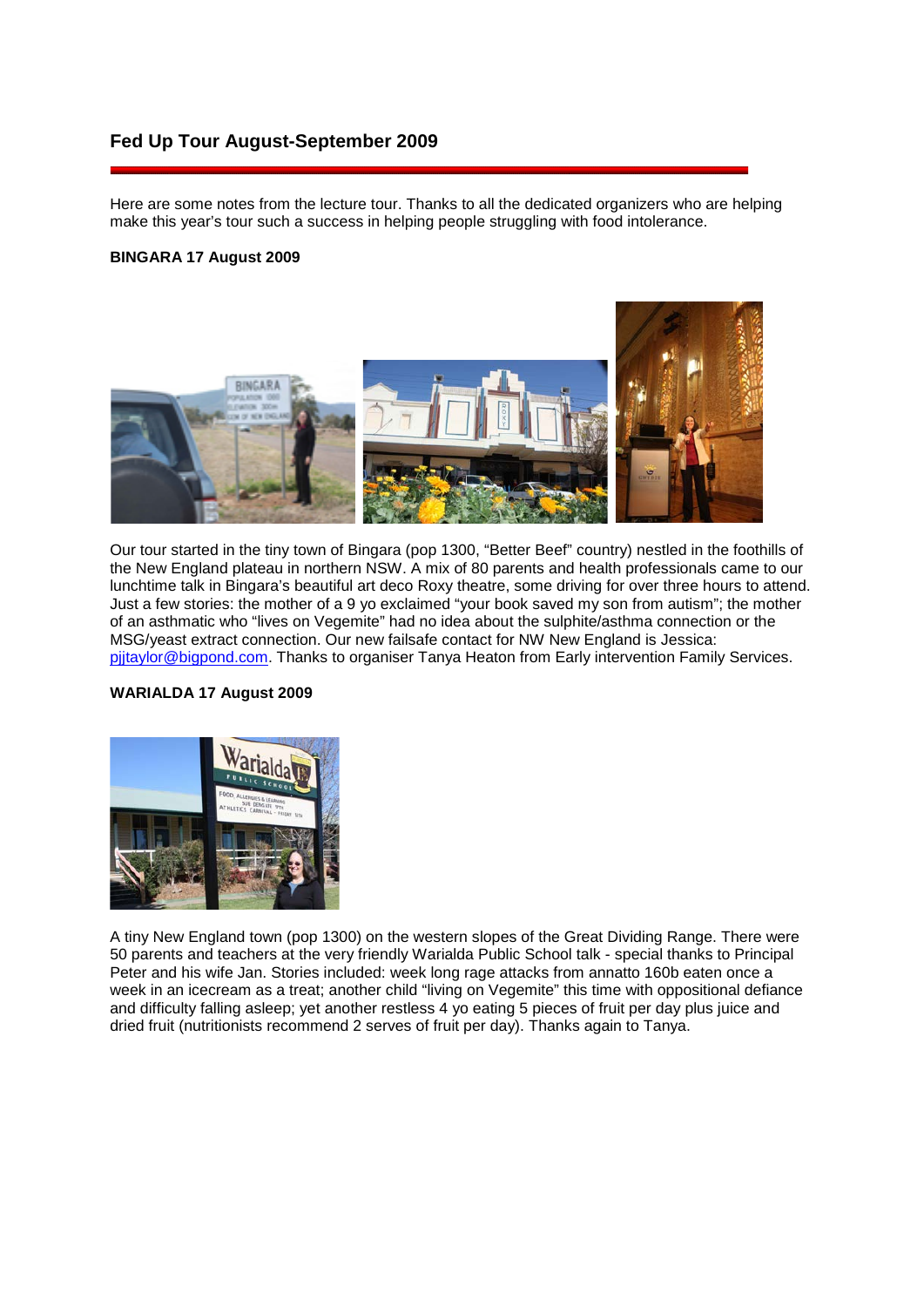### **INVERELL 18 August 2009**



Inverell (pop 10,000 in the New England Tablelands) is called the Sapphire city because it is in the centre of much of the world's production of blue sapphires. 140 people attended and thanks to Brumbys for take home bags of white iced finger buns. Furthest distance travelled: from Gympie in Qld (1500 kms?). Talk organisers were surprised by the woman who exclaimed: "Sue's book saved my daughter's life" (and burst into tears); obsessive compulsive symptoms related to salicylates; head banging that stopped on the diet. Thanks to organiser Kathy Croft of Inverell Disability Services.

## **RICHMOND 20 August 2009**



One of the first settlements in NSW, Richmond is about two hours west of Sydney. 65 people attended the historic Richmond Public School; including two sisters ("we've read your book, we love you") – after identifying Ribo Rash one emptied her pantry of all 635-containing foods ("it's in everything) to find her rash disappeared and her children turned into angels ("I wouldn't have said they had a problem with behaviour"). Also a teacher whose two children improved after 3 weeks of avoiding additives, one with behaviour, the other whose marked improvement delighted her speech pathologist; yet another report of headbanging disappearing on diet, and a success story about a 12 year old whose juvenile rheumatoid arthritis turned out to be caused by MSG (full story in the next newsletter).

### **KILLARA Sydney 24 August 2009**

In Sydney I gave a daytime Q&A session at Borders Bookstore in Hornsby's Westfield Shopping Centre and an evening talk in the northern suburb of Killara



Nearly two hundred people attended the lively and supportive Killara talk with a range of old and new failsafers coming from as far away as the Central Coast and Newcastle. Comments included "thank you for saving my sister's life" and "there were tears and tears at our house but now that is over and we are really happy thanks to your book". Many thanks to organiser and new Sydney contact Jenny (phone 0425 237 858) and her helpers Kathy, Bridget, Pam, Susie and Lachlan for the night and the failsafe tasting table; Castle Hill dietitians Jane Dostine and Amanda Turbill (both at the same phone number 9634 8600); longtime Sydney failsafe contact Annette [\(Annette.cowie@gmail.com\)](mailto:Annette.cowie@gmail.com), and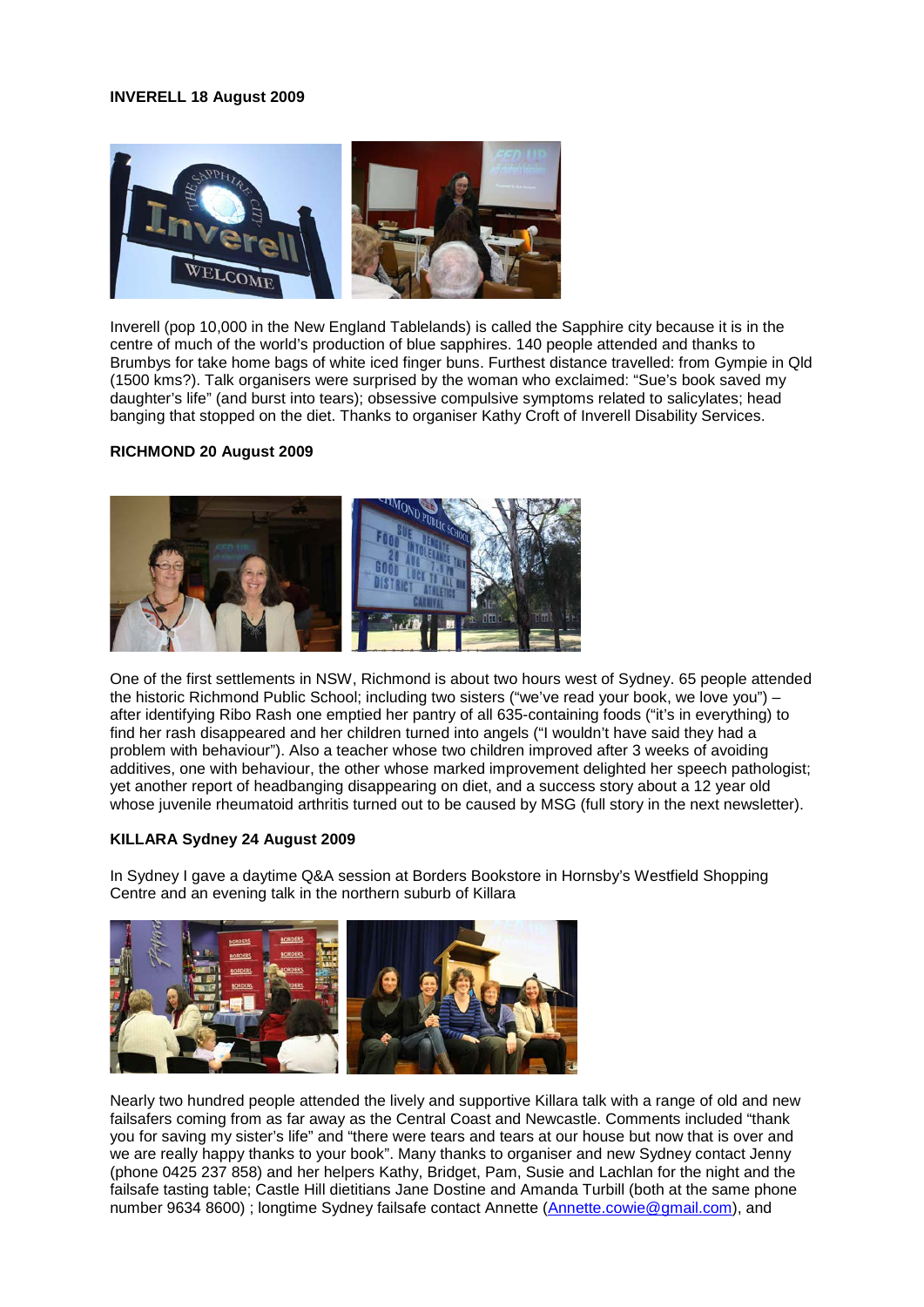Joanne Edwards from A Cut Above Butchery in Beecroft. Joanne tells us that failsafe sausages can be ordered from any AJ Bush butcher (more than 15 outlets).

# **BLUE MOUNTAINS Springwood 25 August 2009**



I always love the crisp air of the Blue Mountains. The big friendly talk at Springwood Town Hall (130 attendees; Springwood is the last commuter train stop in the Blue Mountains from Sydney; people came from as far as Sydney, Bathurst, Penrith, Wollongong and Bathurst) was sponsored by the ABA (Australian Breastfeeding Association) thanks to Natalie, Learne, Hazel, Rob, Desley, Veronica, their army of helpers, husbands and babes in arms. The audience included a large number of Fed Up readers and many people greeted me before the talk with "I just wanted to say thanks for saving my life" or similar. One mother astonished the waiting queue by announcing "This woman is a living goddess – listen to everything she says!", which just goes to show how strongly people are affected by the family harmony that comes with a change of diet. Due to the large numbers of failsafers at this talk, there was a lively Q&A session, including one failsafer who explained how she avoids additives in medications by buying from a Compounding Pharmacist (Kings something ..) through the yellow pages. She phones the order and they post it back. See more information on the Medications factsheet on our website. It was great to have many teachers and a maternal and child nurse in the audience. Veronica who organised the failsafe supper is our new mid Blue Mountains failsafe contact: [veronica@brandt.id.au.](mailto:veronica@brandt.id.au)

# **TUMBARUMBA 26 August 2009**



Our presentation in the tiny town of Tumbarumba (pop 2000; nestled in the foothills of the Snowy Mountains) was hosted by the Carcoola Childcare Centre. Fifty friendly people squeezed into the playroom in decidedly chilly (for us) temperatures – the previous night there had been snow, compared to our experience of Sydney's balmy maximum of 27 degrees which was 11 degrees above average only two days earlier. I have rarely seen an audience so willing to learn about salicylates – there were more stories of children "living on" dried apricots, sultanas, tomato sauce, zucchinis, broccoli, and spinach: "I thought they were the healthiest foods you could give kids, but my son is feral", said one woman while another who had suspected milk at the beginning of the talk for her son's toddler diarrhoea just gave a wry smile at the end: "I know what it is now; it's salicylates. That's what he eats all the time". It was good to see a number of teachers, child care workers and another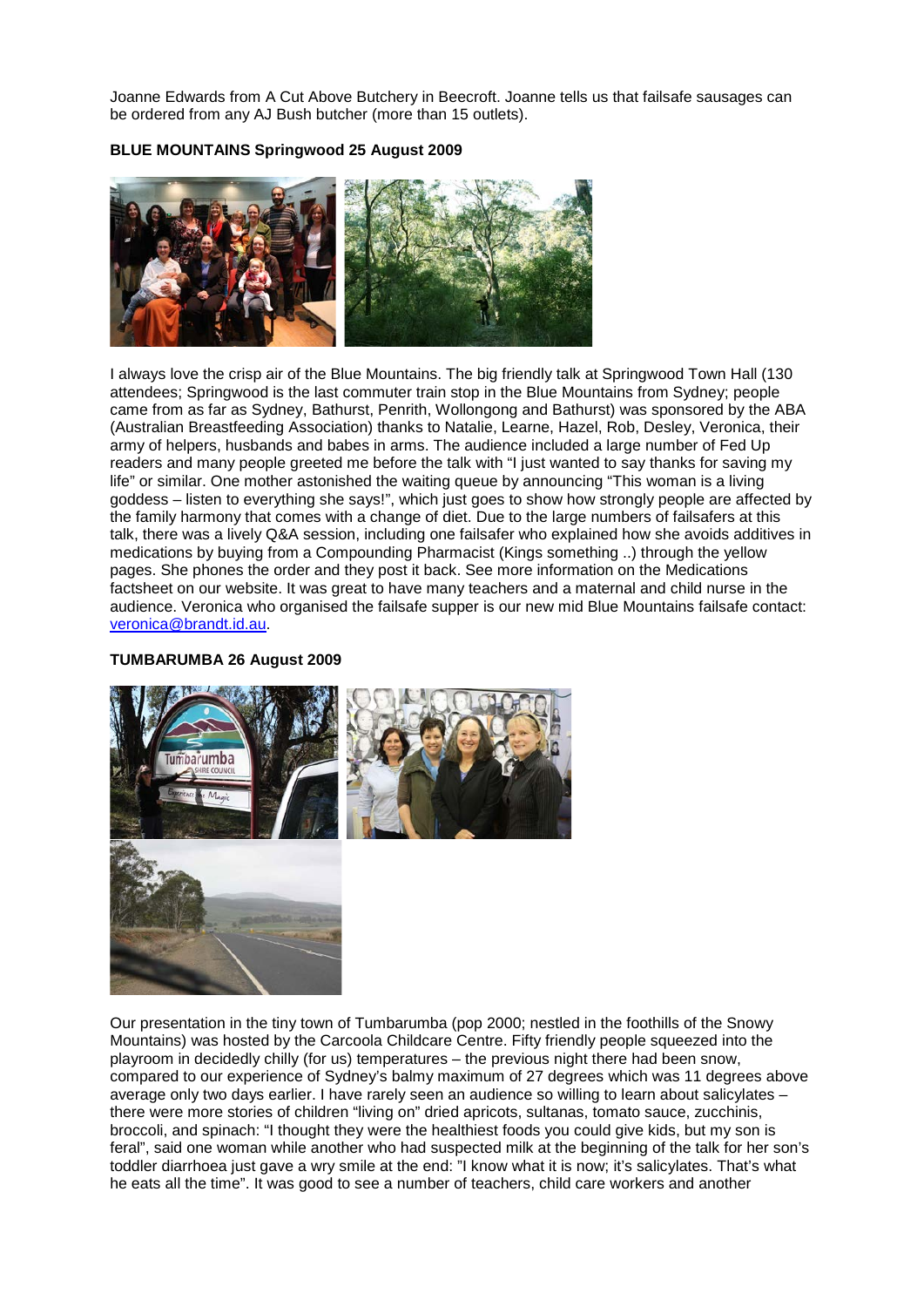maternal and child nurse in the audience. Anita who missed the talk was elected the new local failsafe contact, stand by for details.

# **OUR FOOD ON TOUR**



"What do you eat on the road?" a number of people asked. We prefer self catering accommodation such as cabins in holiday parks, motels with kitchenettes (hard to find) or motels who will provide a microwave oven. Our mainstay is Wife Soup (chopped chicken breasts and shallots sautéed together then add chopped potatoes, cabbage, Brussels sprouts, swede, chokos and a tiny amount of carrot covered with water and simmered until tender; served with pasta spirals or bread rolls or crusty homemade bread ) or lamb stew from the FS Cookbook. Howard makes these in big batches when we have a stove and freezes it in containers – enough for about 4 meals. Sometimes we eat it for both lunch and dinner. Howard makes homemade bread (cob loaves with Demeter organic white stoneground flour, water and yeast – I can now tolerate gluten again after altogether about 9 years gf) on the weekends. We keep our bread in a cloth not plastic bag and it can stay fresh for up to a week. Or we buy bread and rolls from Bakers Delight or Brumbys. For lunch on the road we generally eat bread and cheese (for Howard who can tolerate both dairy and amines) or boiled eggs/microwave omelettes for me; with celery and lettuce id available; or Nuttelex and pear jam. If near a microwave we have small fresh corn on the cob (moderate in sals) as well. For snacks we have fresh pears, dried pears, raw cashews, bread and pear jam or rarely, Red Rock Deli chips. For breakfast we have rolled oats with A2 milk or soymilk, I add psyllium hulls for extra fibre; for supper rolled oats or weetbix (for Howard). We drink decaf or carob, and in cafes I order a flat white soy decaf – sometimes I have to take my own soymilk, see photo. For occasional treats we have failsafe goodies from the talks: e.g. FS sausage rolls; pear shortcake, Jane's moist pear cake; rolled oat bars, Brumbys white iced finger buns. On the weekend we generally have panfried fresh steak or lamb chops with potatoes and stir fried cabbage/brussels sprouts with preservative-free G&Ts or whisky and soda. It's simple, filling, nutritious and keeps us going on an insanely busy schedule. I am fanatical about sticking to my diet while travelling because otherwise I would never get through the amount I have to remember in each talk.

# **ALBURY 27 August 2009**



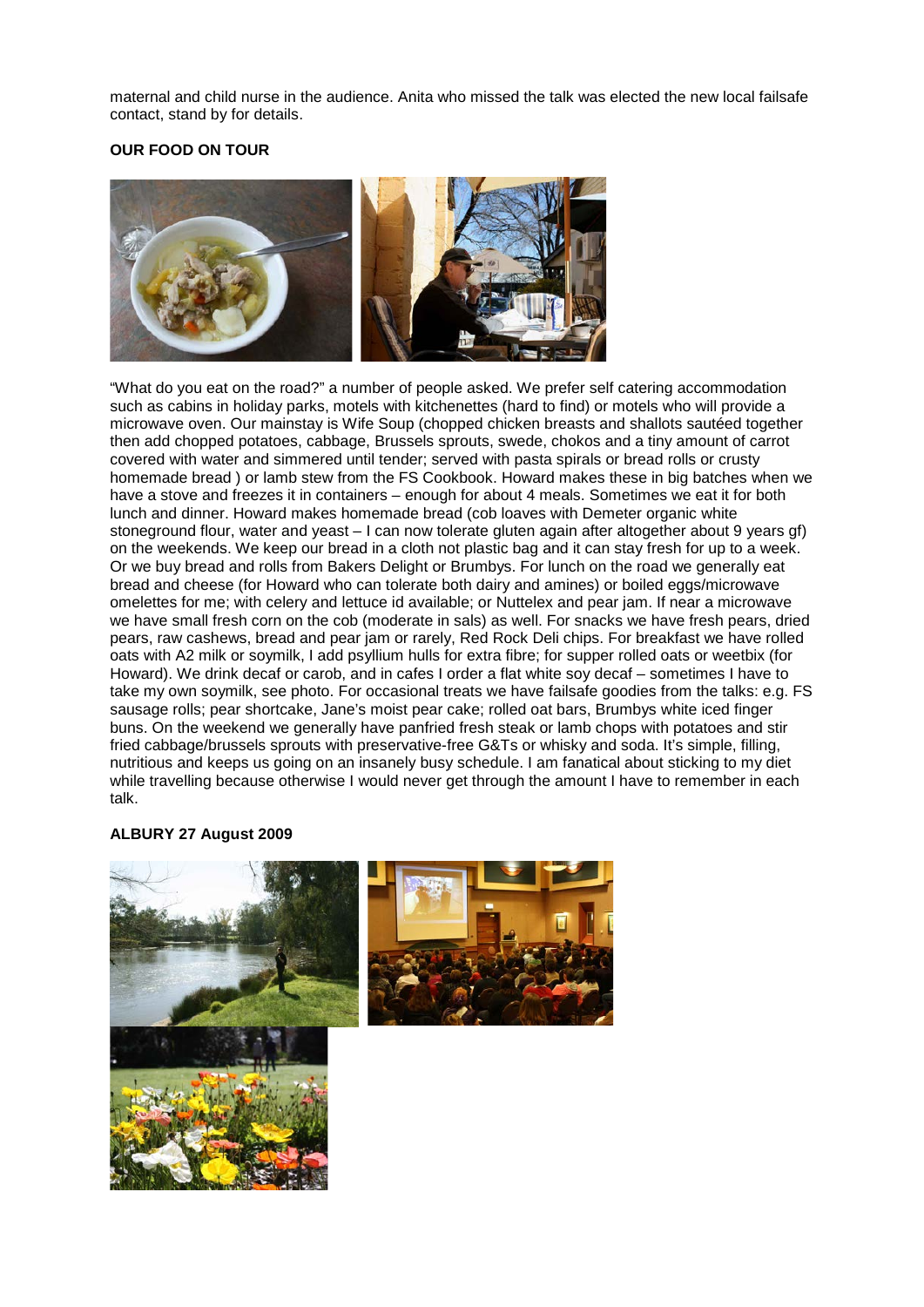Over 100 people attended our presentation in Albury/Wodonga (pop 100,000; on the banks of the Murray River), hosted for the third time by Sue Pringle and her team from Cooinda Family Support Group. The enthusiastic audience consisted of approximately equal numbers of parents and professionals, some from as far away as Mt Beauty, Khancoban and Wagga. Howard and I had to laugh at a father with his two delightful (failsafe) children: when asked why they came, the father said he was there for children's behaviour problems while his daughters said they were there about adult problems. Vice-President Judith's introduction for the evening included the personal success story of friends who attended last year's presentation and subsequently saw a big improvement in their children; when their daughter's behaviour recently worsened, they were able to identify the culprit – a new brand of toothpaste with an artificial blue stripe. I heard from many parents who had reduced additives with success but now realise they have been piling on the salicylates, "I thought I was doing the best thing for my child, but now I realise I should look at salicylates" said a number of attendees. "We are so glad we came!" said another couple. Thanks to the Commercial Club for providing an excellent venue and the pear shortcake (gf version) from the Failsafe Cookbook recipe. Sue the organiser has volunteered to be the new Albury failsafe contact 02 6056 4844.

# **A BREAK IN BRIGHT (VICTORIAN ALPS)**



Please excuse our delay in updating this week – we've just had a particularly tough week due to heavy colds combined with a full-on schedule: 5 talks and about 1500 kms of driving.

Albury to Wangaratta: by now both suffering from heavy colds, we took a weekend break in beautiful though chilly Bright, gateway to the snowfields. On Monday we heard the rescue helicopter looking for Victorian Government Minister Tim Holding who was lost in a blizzard on Mt Feathertop. Howard has completed that route in similar conditions so we were relieved when Minister Holding was found after 2 nights in the snow.

But there has been some great feedback already:

"Well, you now have both towns (Warialda and Bingara) buzzing after your talks. The feedback has been extremely positive. Have you any plans next year to do another circuit up this way? – organiser, Bingara.

"Since your talk I have been thrilled to have several parents approach me to talk about my experiences with failsafe and ask for advice. At the rate we are going, half the School will be failsafe before we know it. Thanks again for doing the talk, it was great to finally meet you – parent, Manilla.

Thanks again for last night, you're both so lovely & down to earth. There's a buzz in the community today, everyones busy clearing their cupboards & replenishing with failsafe foods LoL!!" – Springwood organiser.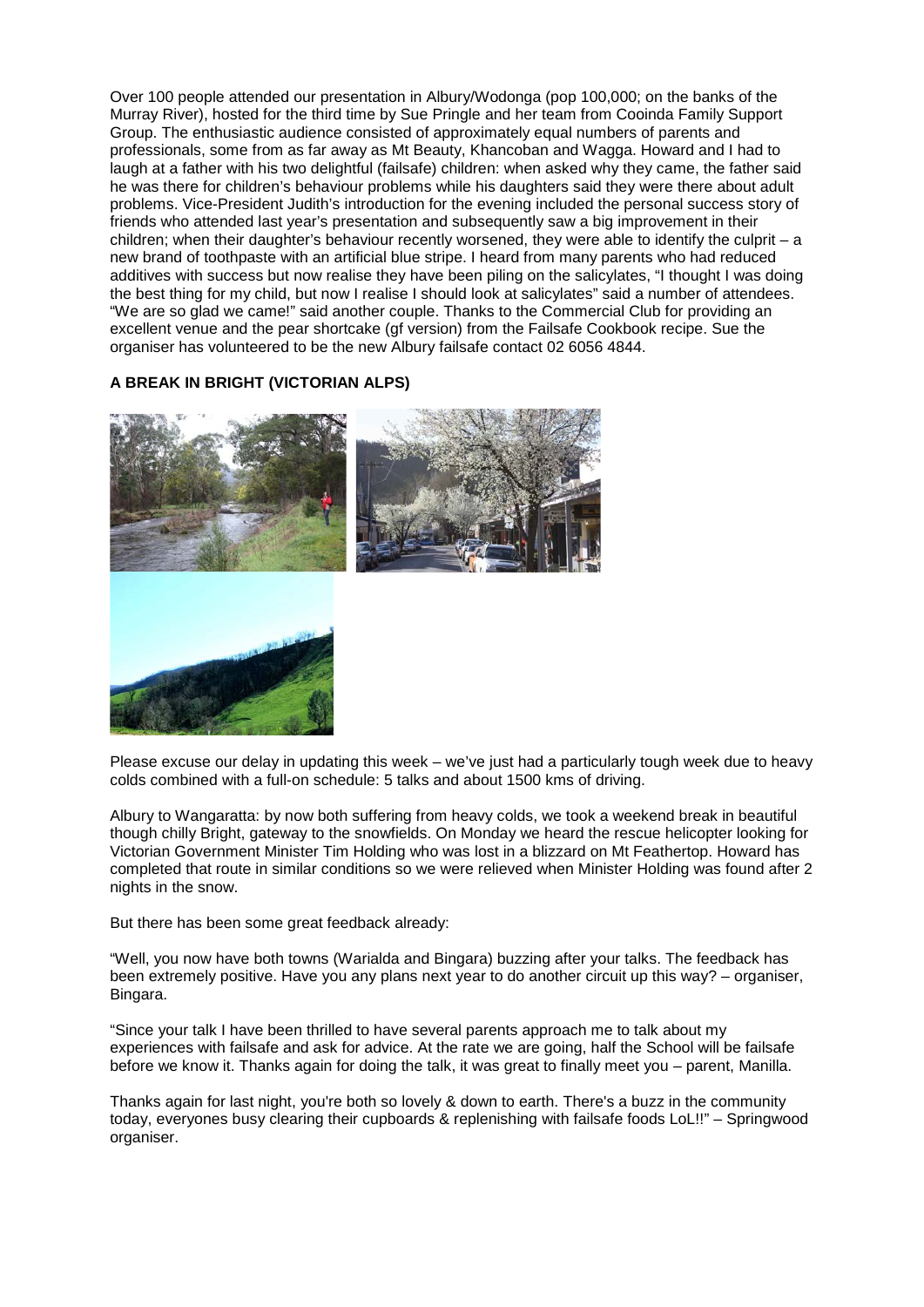## **WANGARATTA 31 August 2009**



Our first talk in Victoria was Wangaratta (pop 15,000 famous for bushrangers, beef cattle, wine and high country). So many people attended this talk that the venue was switched from Our Lady's primary school hall to the larger church next door. Special thanks to organiser Cheryl Miller (with helpers Kat and Charmaine) and Principal Paul Maher whose extraordinary support and assistance made this talk such a success. People came from as far away as Myrtleford and Mt Beauty. There were some amazing success stories including two similar stories about misdiagnoses of behaviour/autism that turned out to be entirely due to food intolerance. Also an interesting report of psoriasis that worsens on both salicylates and amines (watermelon, strawberries, chocolate); and an annatto reaction in an 8 yo girl that starts within 2 hours of annatto coloured icecream with tearfulness, oppositional defiance, aggression and sleep disturbance, lasting 24 hours including sleep disturbance at night – the mother had worked it out through a food diary and challenged twice to confirm. Some of the foods mentioned most often at these talks are citrus, broccoli and tomatoes (very high in salicylates, amines and glutamates); at this talk: "my daughter just lives on mandarins - she's impossible to live with and has a sore vagina"; "my son loves his broccoli – he's out of control".

#### **MELBOURNE 1 September 2009**

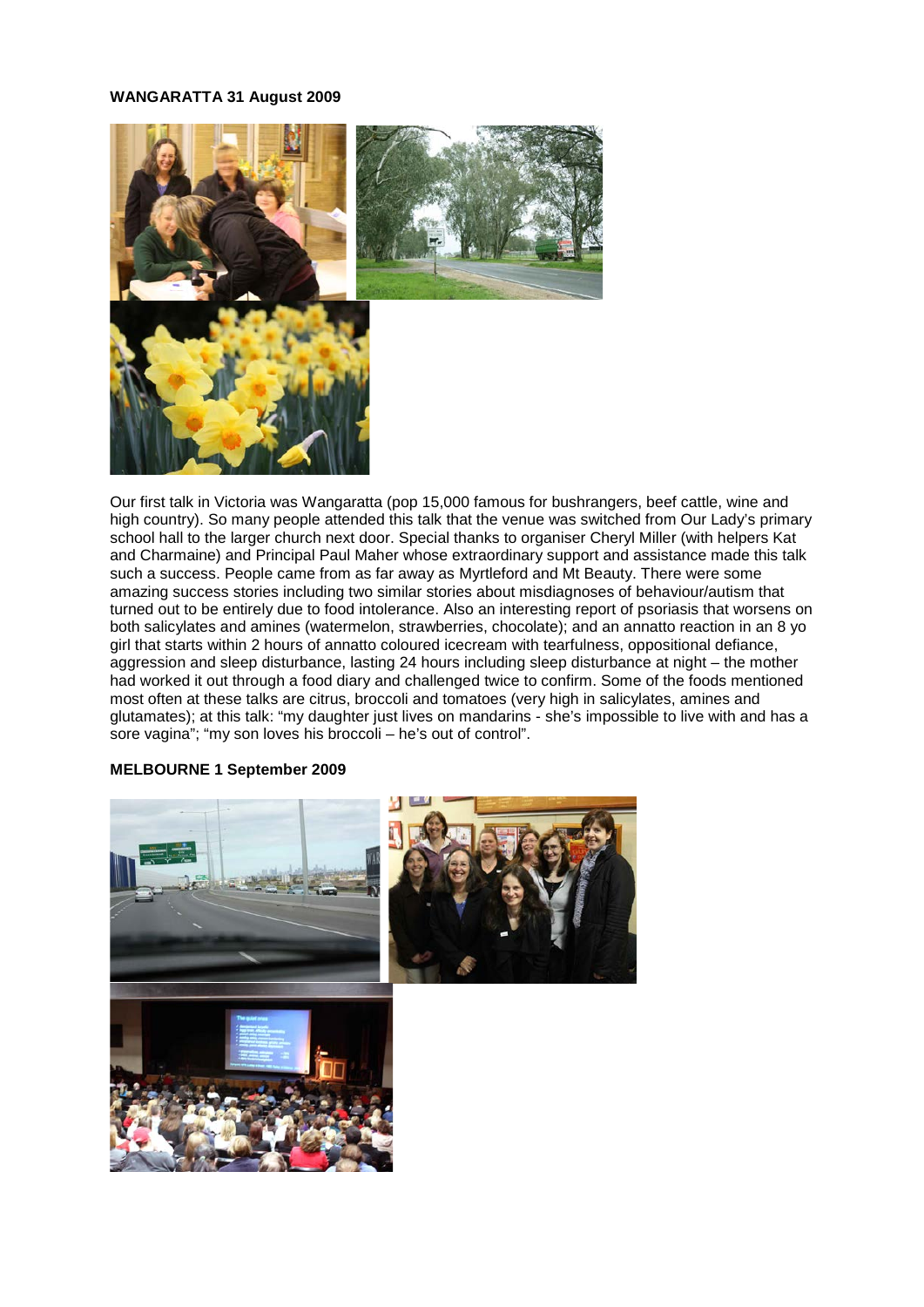I particularly enjoyed this talk (about 220 people in the Ringwood Secondary College hall) because there were so many failsafers - lovely to catch up with you all - and it led to a spirited Q&A session. Thanks to organiser Chris Bozkewycz and her army of helpers from the Mooroolbark Early Childhood Education Centre; on the failsafe table, Kathleen Dahlmeyer and Jenny Ravlic and their army of helpers from the finM group; Bakers Delight for iced fingerbun (no spicewash) samples, and Nuttelex for free samples. Some stories: a father who said "I was a complete sceptic until I saw the results in my son on day 4"; a breastfeeding mother who had seen the connection between unsettled baby with wine or apple cider – what could it be? (salicylates!); a toddler with multiple problems "living on avocadoes – do they have salicylates?" (yes, high in both sals and amines); plus two outstanding stories. The first, a child with longterm sneaky poos – "everyday for 10 years" - who has never been offered the elimination diet despite numerous medical investigations, this is a sad reflection on medical limitations and appalling for the family); and a 17 year old who told me and the rest of the after-talk queue: "I was diagnosed with ADHD and ODD when I was six, also learning disabilities and depression. I've tried to kill myself 3 times. Since the diet I am doing really well at school, people don't believe I have ADHD, and I'm really happy. The diet saved my life." This remarkable young woman has recently been discharged from the Mental Health Care system because thanks to the diet, there is now "nothing wrong with me".

# **BALLARAT 2 September 2009**



80 people attended the talk in Ballarat (pop 78000 historic goldmine town now Victoria's largest inland city). Many thanks to organisers Heather and Jan of ECKA; and to failsafers for manning the book table Kylie (our longterm failsafe Ballarat contact, can advise about failsafe sausages and other local foods 5337 6592 [daky@optusnet.com.au\)](mailto:daky@optusnet.com.au) and Sharon (from the Melbourne - finM - group). We only found out on the night that there was another speaker so thanks to everyone who was prepared to squeeze into a corridor afterwards for what turned out to be a lively failsafe discussion. This session included 5 mothers from a nearby town "we love you, we have your books, they have really helped us"; a young mother "I saw your talk at the Ballarat hospital last year, we were desperate then and your book as made a huge difference to our family"; and a happy couple who had driven for several hours to attend "we started the diet two weeks ago, we've already seen a huge improvement" (in oppositional type symptoms). Issues discussed included the terrible quality of Ballarat water (it is best to have an RO filter); children who are very sensitive to fragrances – how can they manage outside the home – what happens when school suspends a child like this for bad behaviour which has been caused by the child's exposure to fragrances at school e.g spray deodorants in the change room ? (some schools have banned spray deodorants); another mother reported her daughter's "psychotic" outburst after exposure to strong floor cleaner; and the issue of shared custody – the elimination diet is impossible for parents to do without support from ex-partners.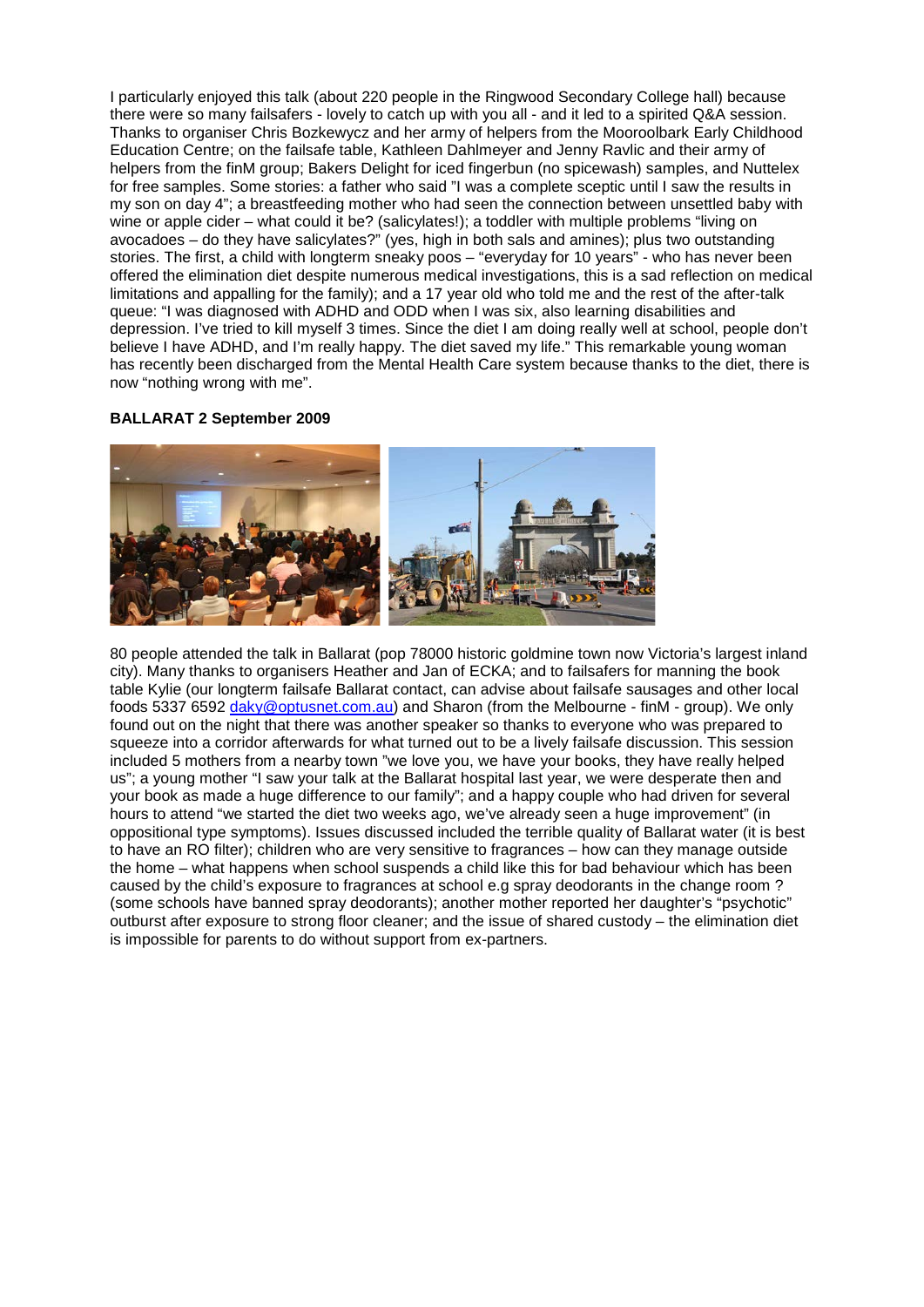#### **MILDURA 3 September 2009**



Mildura (pop 29,000) is famous for citrus, dried fruit and wine, so is it any wonder that this talk in the Latrobe University lecture theatre was completely booked out (150 people) days before the event. Many thanks to failsafers and new Mildura contacts Peta (bailey 26@optusnet.com.au 0427 083 337) and Monica [\(monhoppy@ncable.com.au](mailto:monhoppy@ncable.com.au) 0400 899 706 who can advise on failsafe sausages and local foods); their helpers Sharon and Shona; and Health on Eighth for taking some 'sets' (both books and DVD for the low price of \$50, usually only available at talks). Stories started with 3 accounts of "you saved our lives" – meaning huge changes in their children due to diet, including two children who had previously been diagnosed with ADHD: "it was food, we didn't need medication". One child leapt from the bottom learning group to the top of the top group after only six weeks on the diet. Also a story of a child whose eczema disappeared completely when the mother withdrew Vegemite (this is one of the top ten nasty foods with glutamates, amines, salicylates and sulphite preservatives). Other "worst foods" mentioned at this talk were flavoured packet snacks and biscuits such as rice crackers/cakes and Cheezels.

### **BORDERTOWN 5 September 2009**





Crossing over the border between Victoria and South Australia saw us eating up our pears on the side of the road due to fruit fly quarantine restrictions on fresh fruit. For such a tiny population in a remote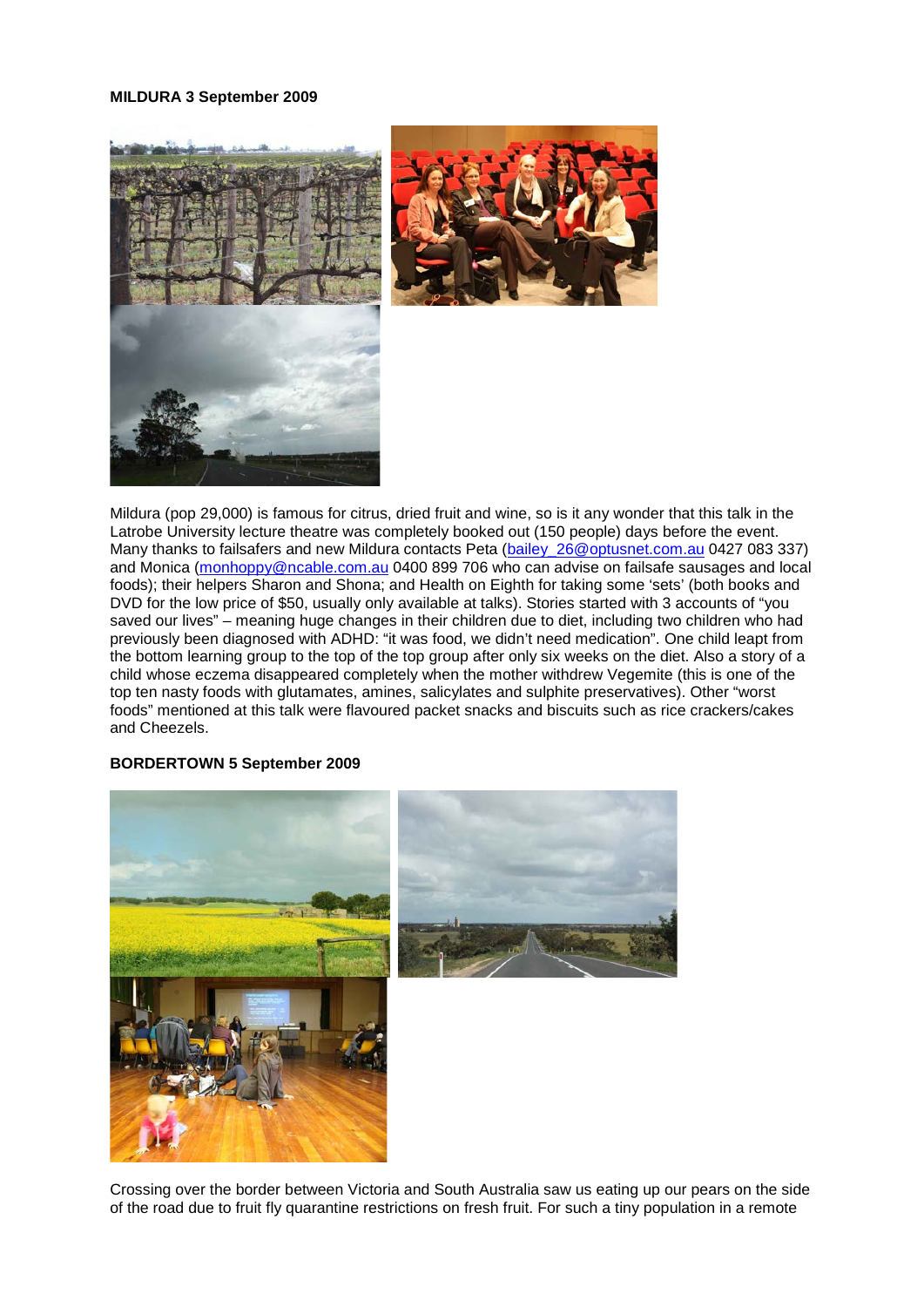area, a very enthusiastic group (32) of mostly mothers turned up to the Saturday afternoon talk in Bordertown (pop 2500). Thanks to Glenda Mock organiser for the talk sponsors HAC (Hospital Advisory Committee) and the Rotary army of helpers led by Steve Dick. Several attendees had been to my talk in Bordertown at the Women in Agriculture conference 5 years ago. One woman said "it changed our lives, our daughter is a different child, this time I've brought my husband". Another said "I think we need to look more at salicylates now". There were the usual stories of children living on citrus, apples, tomatoes. I was saddened by a report from this talk and the last one from mothers who live in remote areas at least 5 or 6 hours drive from the nearest capital city and have travelled at great expense and difficulty to a capital city often with 2 or 3 or 4 impossible children in a car searching for answers, only to encounter a dietitian who was unhelpful or worse ("the dietitian said I should use better discipline"). Please if you have been to a very good or very bad dietitian, let us know so that we can help others. Attendees obviously felt very remote and far from help. "Thank you for coming here" many of them said. Very few had heard of salicylates and some had tried a naturopathic dairy free, wheat free, yeast free diet without ever challenging to confirm.

# **NARACOORTE 7 September 2009**







Only an hour from Bordertown, Naracoorte (pop 5000) is gateway to the Naracoorte Caves, SA's only World Heritage listed site. Attended by over 200 people from the surrounding areas, this talk was organised by mother of three Michelle MacDonald after last year's Mt Gambier talk changed her life – "a huge improvement" in her children's eczema, asthma and behaviour - and there were many others who reported the same. Thanks also to Geraldine from the Michelle de Garis Memorial Kindergarten, Soroptomists and many others community helpers.

As well as success stories, there was a report by a failsafer of a reaction to natural colour annatto 160b: her preschooler screamed for two hours at bedtime instead of going to bed as she normally did, had a nightmare in the middle of the night and wet herself the next day. This happened several times before she realised it was due to the new additive in vanilla Fruche. Also a six month old breastfed baby who reacts with vomiting and rash when his mother eats oranges, reacted the same to avocados at introduction of solids. Do avocados contain salicylates? Yes! Although a commonly used weaning food, avocados are classified by RPA as very high in salicylates and amines.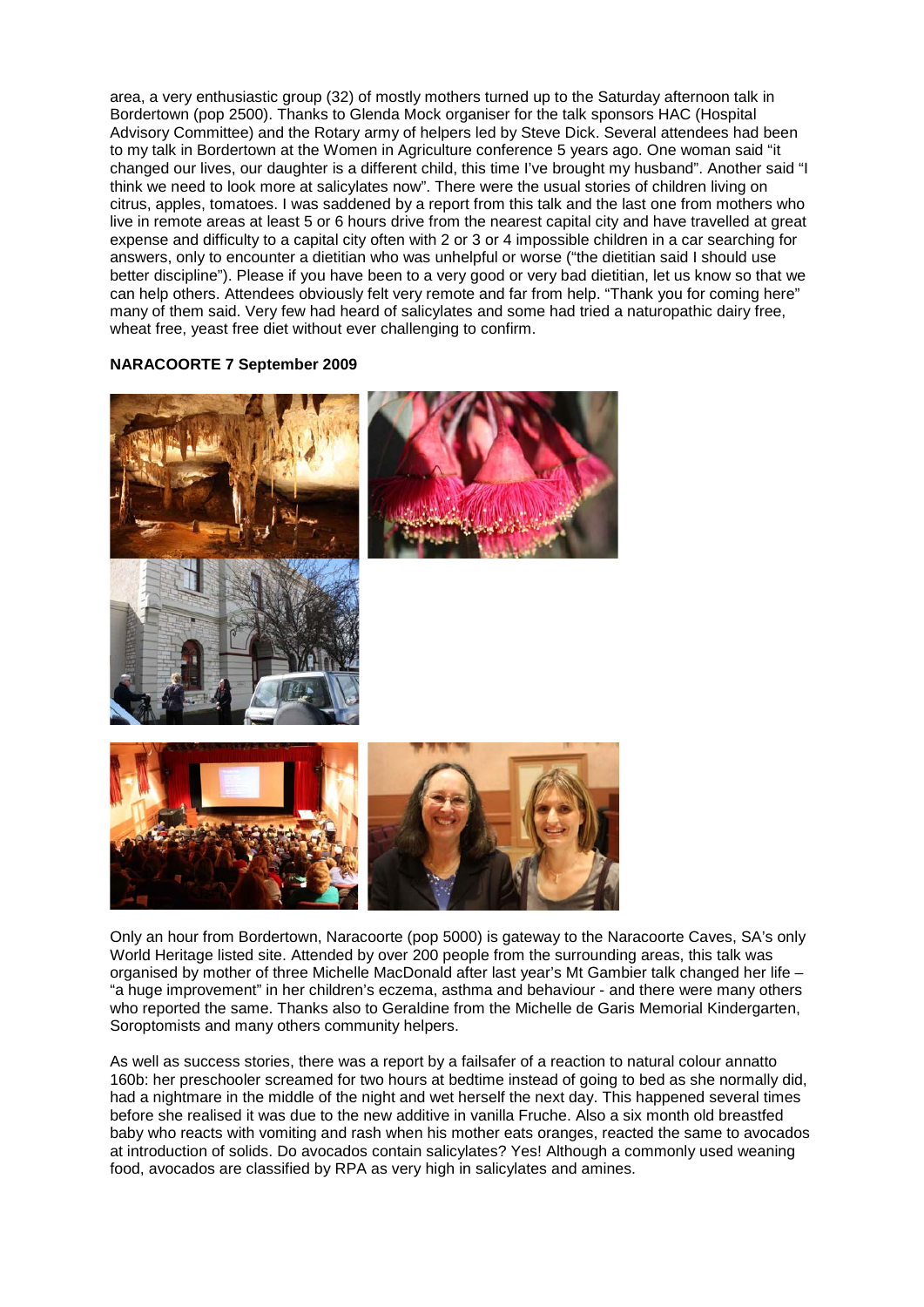Also another report of a woman who had noticed she suffered from chest tightness due to sulphites in dried fruit. In the EU medications with sulphite must contain warnings "may cause bronchospasm". You'd think it would make sense to label foods as well.

One woman reported her dietitian had recommended a Granny Smith apple per day on the diet. This seems unlikely since Granny Smiths are classified as high in salicylates (compared to Golden Delicious which are moderate) but in any case an apple per day is certainly enough to stop the diet from working. Please ask for names of experienced dietitians.

Another worst foods candidate: several reports of major reactions to blue slushies – in the pub or at school – in one case followed by 3 days of terrible behaviour. Slushies are definitely one of the worst foods for behaviour. You have to wonder what happened to commonsense when schools sell blue slushies to young children. And a question: which ingredient in Healtheries Rice Wheels could cause a skin rash in a preschooler? The labels list 85% rice and the next ingredient is 7% flavour. That's a lot of flavour in snack made of mainly rice. Strong flavour additives can be high in salicylates, amines and glutamates. For fruit flavours suspect salicylates, for flavours such as cheese, BBQ or chicken, suspect glutamates. "Yeast" also listed is another natural source of glutamates.

# **ADELAIDE 9 September 2009**



We were busy in Adelaide with interviews (Today Tonight, Mike Smithson at 5AA and Sonia Feldhoff at the ABC). Over 200 people attended the talk at Concordia College which turned out to be more like a Mini-Expo thanks to organisers Bron Pollnitz and Marianne Organ of finAD who also ran a failsafe display table; Debbie from the Small Food Catering Company with products such as pear jam etc; Bruce MacDonald from ADASA (Attentional Disorders Association South Australia) with information on ADHD management; Jenny representing organic foods (which are nearly all free of nasty additives); and a representative from Thermomix. Thanks also to Wayne from Concordia College and especially to politician David Pisoni, member for Unley and Shadow Minister for Education, a strong proponent for reducing additives in schools who attended and introduced the evening. There were the usual remarkable success stories including children with ADHD and a child with severe learning difficulties who experienced a "total turnaround" due to diet, and a woman who told Howard: "my husband and I now avoid additives and are completely free of asthma". Some of the people who approach me after talks are unusually short. Short stature combined with lifelong low grade stomach problems can be a sign of coeliac disease, so I usually draw it to their attention, and a number of coeliacs have been diagnosed as a result of my observations. In this case, the woman agreed she had been born with "a delicate stomach" and her son's stomach problems had improved massively when he went gluten-free on a doctor's advice. The son hadn't been coeliac tested because there were no diagnosed coeliacs in the family. But you have to start somewhere. Since undiagnosed coeliacs who continue to eaten gluten are at risk for bowel cancer, it is worth getting tested (and you have to be eating gluten for the test to work) so I will be interested in the outcome of that story. And lastly, a great new product was available for tasting: you can order Pear Scrolls instead of Apple Scrolls from Brumbys, thanks to Kathleen Daalmeyer from finM for that idea.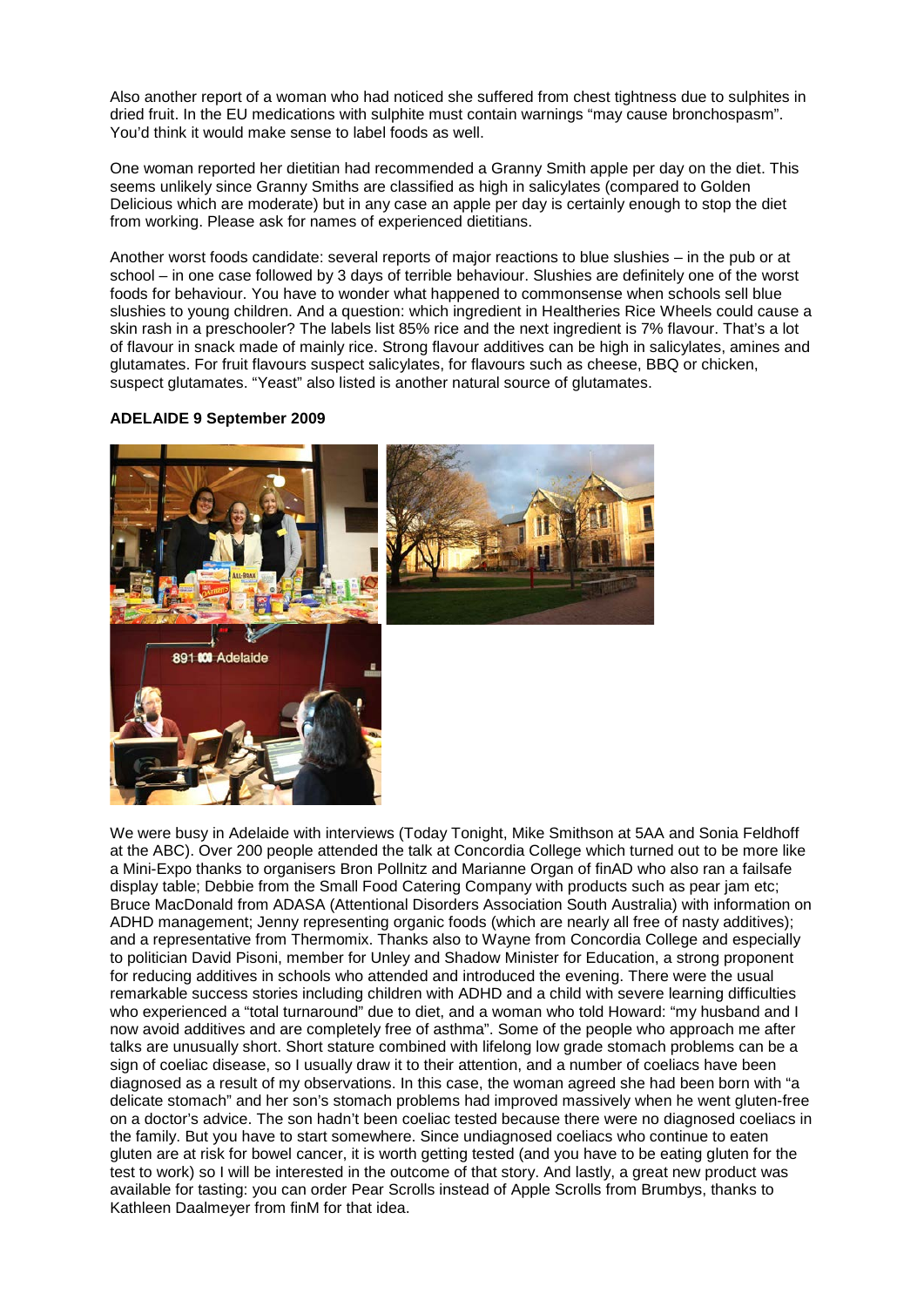### **KIMBA 10 September 2009**



The last talk of our tour was held in tiny Kimba (pop 636) "halfway across Australia" on the Eyre Peninsula on the road to Perth. Sixty people had come from as far away as Adelaide (5 hours) to attend. Many thanks to organisers Naomi and Kerrie from the Kimba Area School P&F and helpers for providing the talk, lunch and a crèche. There were a number of supportive health professionals in the audience. As well as the usual success stories about children with suspected ADHD or autistic symptoms that had responded to diet; a woman whose longterm severe asthma disappeared within 2 weeks on the diet said: "it wasn't attacks, I just had a tightness in the chest all the time and couldn't breathe, and medication didn't help, it was awful. A lot of my other problems improved on diet too but being able to breathe was the best!"

Most people think that sugar causes children's behaviour problems and it is true that a sugar free diet for children with behaviour problems will often help dramatically. However, it isn't because sugar affects children's behaviour. Commercial sugary products such as sweets, drinks and bakery products are usually full of artificial colours and other additives so a diet that removes sugar often results in an improvement because these other nasties are taken out – unless sugar is replaced by high salicylate fruit products. One mother was doing as I did originally – she had taken out the sugar and replaced it with dried fruit such as dates. Since dried fruits are very high in salicylates this approach is counterproductive. "Could this cause sleeping problems?" she said. Yes, it could! This is where I started my journey more than over 20 years ago.

Products: Why would Natural Confectionery Co products cause behaviour problems? asked one woman. Although the colours are natural, these products use strong fruit flavours which are very high in salicylates whether natural or artificial.

Organiser Naomi had done a survey of all the local bakeries in the Eyre Peninsula to find that surprisingly(!) they all still use preservative 282 (calcium propionate). Additive free supermarket brands are available although they do contain vinegar so Laucke's premix is a good alternative.

Also a story about perfume sensitivity from a woman who works in a hospital and has suffered two severe asthma attacks ("I nearly died, I walked into the room and suddenly I couldn't breathe") first